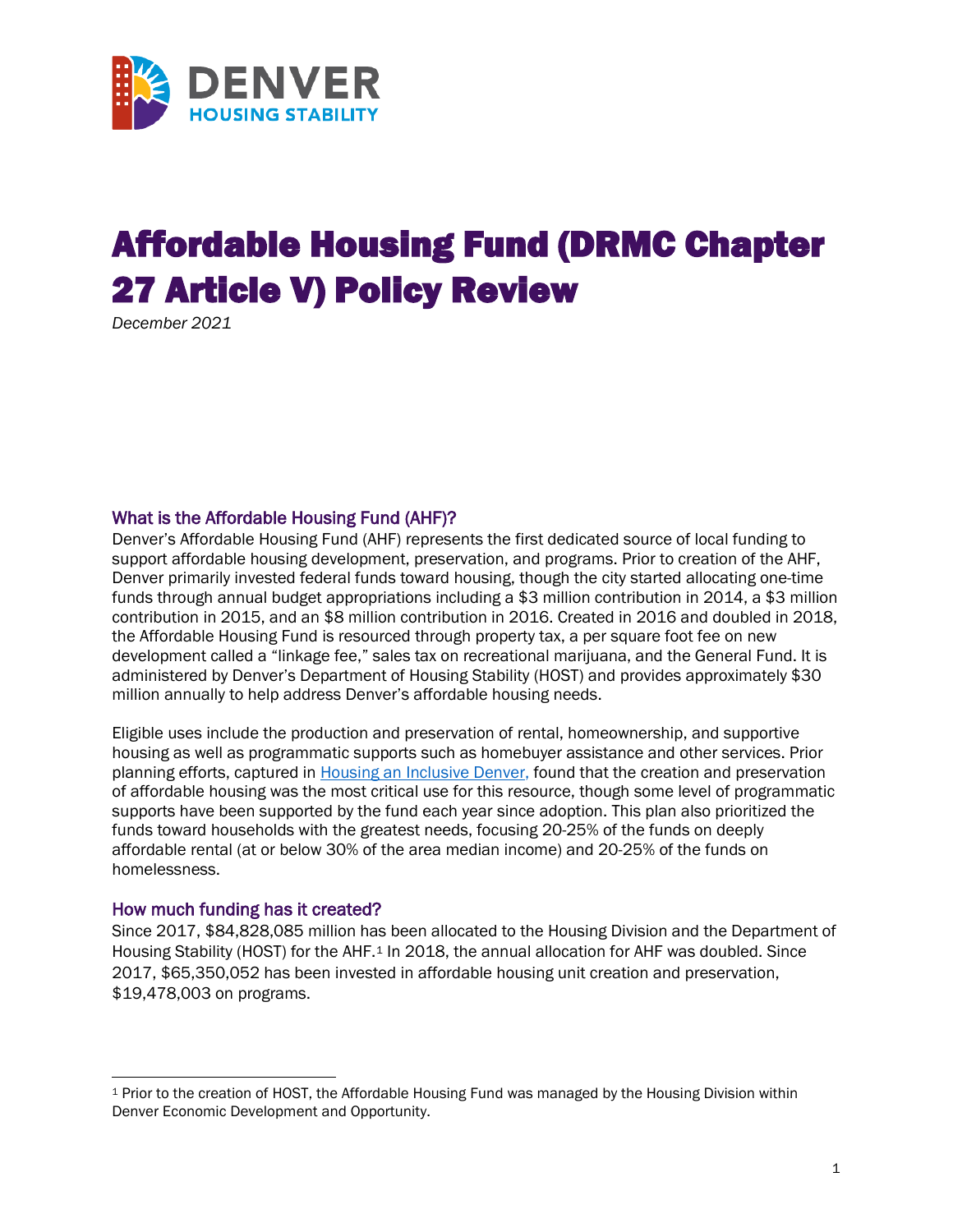



Note: Amount for linkage fee was \$1,133,033 in 2017 and \$1,350,000 in 2018. The Property Tax portion includes General Fund and recreational marijuana use sales tax in years when those funds were allocated.

### What outcomes has it achieved?

From 2018 to 2020, \$122,393,656 dollars of the HOST budget, which includes the AHF, were allocated across the priority areas identified by Housing an Inclusive Denver. After this three-year period, allocations were on track with priorities for homeownership and 31-80% AMI Rental. A larger than anticipated portion of funding was allocated to homelessness, and a smaller proportion than planned was allocated to rental units affordable to households at or below 30% of AMI.

| <b>Priority Area</b>       | 5-Year Allocation Goal | 2018-2020 Funding Allocation<br><b>Actuals</b> |
|----------------------------|------------------------|------------------------------------------------|
| Homeownership              | 20-30% of funds        | \$26,024,968 (21%)                             |
| 31-80% AMI Rental          | 20-30% of funds        | \$30,894,218 (25%)                             |
| At or below 30% AMI Rental | 20-25% of funds        | \$15,013,057 (12%)                             |
| <b>Homelessness</b>        | 20-25% of funds        | \$50,461,413 (41%)                             |

Figure 2. 5-year Allocation Goals and Actuals, 2018-2020

AHF dollars specifically have helped support a range of housing development, preservation, and programmatic investments. In line with planning priorities to focus these funds on housing stock, 76% of the funding was spent on projects, and 24% was spent on programs. These investments have positively impacted our community in many ways.

First, the Affordable Housing Fund has helped expand Denver's supply of affordable housing. The fund has supported 2,939 homes in communities across the City (see Figure 3), including 2,508 newly created homes and 431 preserved affordable homes.[2](#page-1-0) One example project is the purchase of the land and provision of services for the Brothers Redevelopment Valor on the Fax project at 7900 East Colfax, serving 72 formerly homeless households.[3](#page-1-1) Another recent project is St. Francis Center's

<span id="page-1-0"></span><sup>2</sup> Homes in this context is used to describe both rental and for sale homes.

<span id="page-1-1"></span><sup>3</sup> Valor on the Fax also received funding from Denver's allocation of the HOME Investment Partnerships Program from the U.S. Department of Housing and Urban Development to for development costs.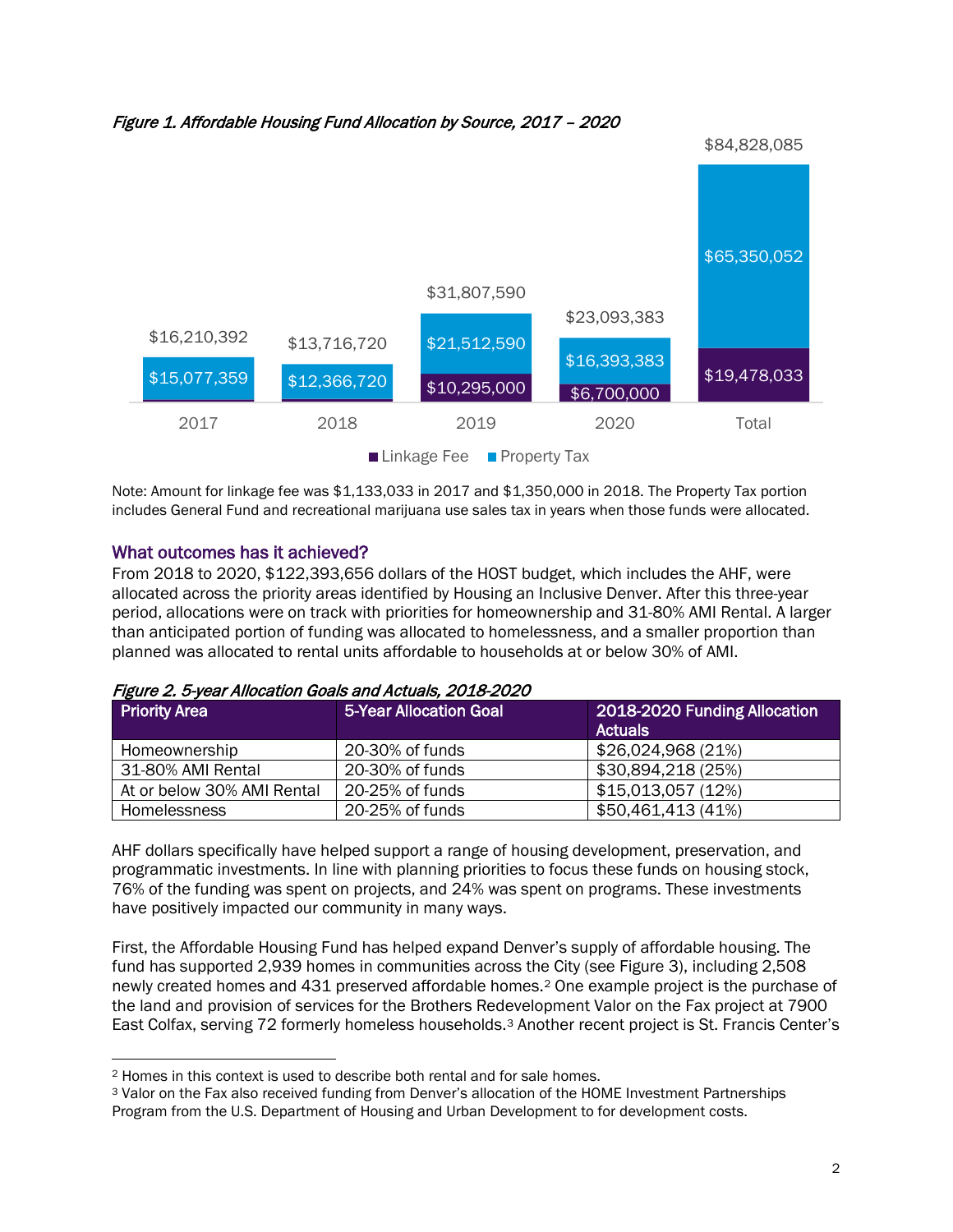Warren Residences, the renovation of a church to provide housing to 48 formerly homeless individuals. The AHF supported the purchase of the land (DHA Delivers for Denver), renovation for creation of units, and the provision of services. A third project is Fusion Studios by Colorado Coalition for the Homeless (CCH), the renovation of a 139-unit hotel to provide housing to formerly homeless individuals. Property tax revenue was used for both acquisition (DHA Delivers for Denver) and supportive services.



Figure 3. Map of Affordable Housing Developments Supported by the Affordable Housing Fund<br>Projects with AHF Funds

The AHF has also supported services to 6,305 households through programmatic investments that help residents maintain stable housing, including temporary rent and utility assistance (TRUA), eviction legal assistance, supportive services in supportive housing, community navigation, home sharing, and others.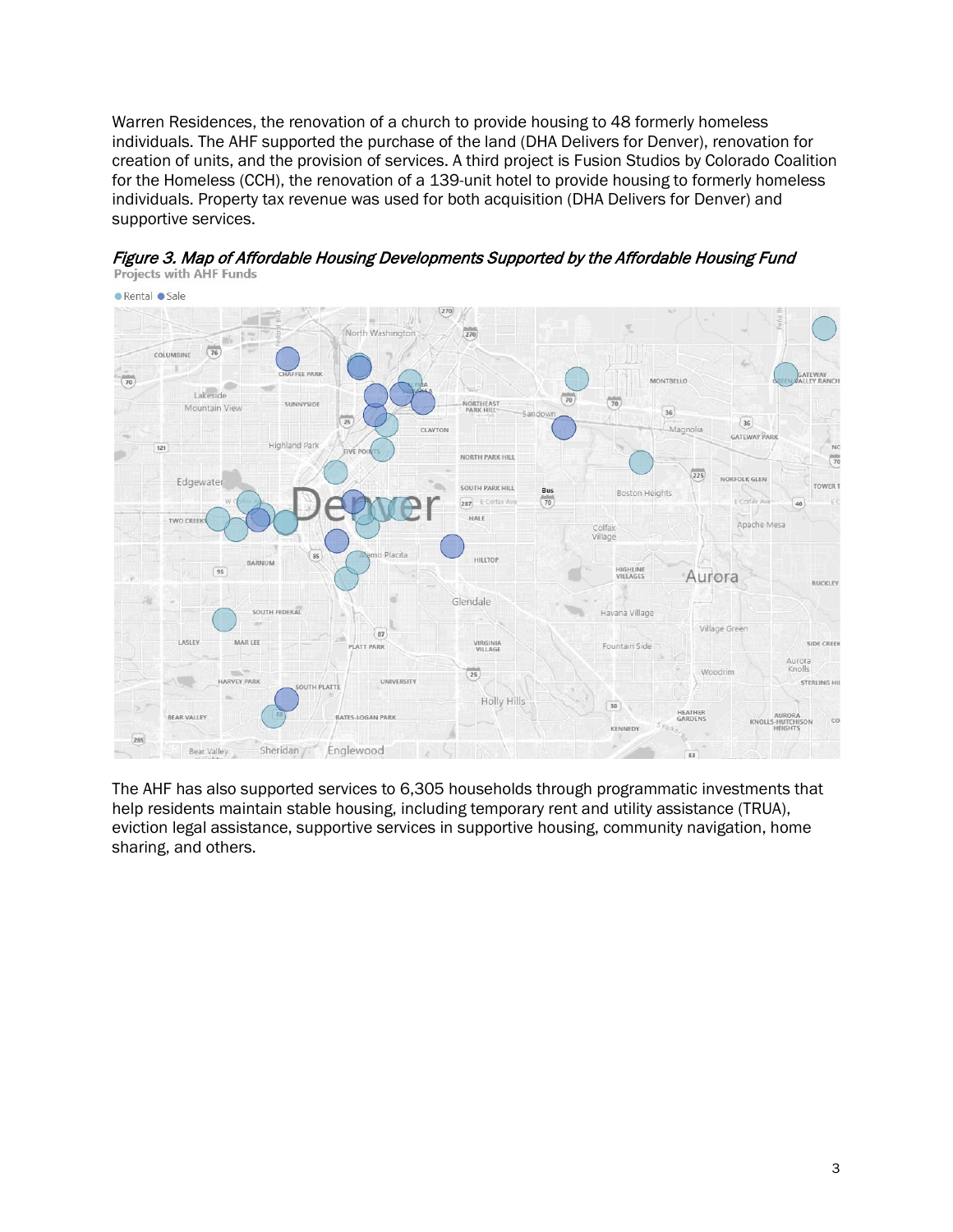

# Figure 4. Households Served in Programs Receiving AHF Funding, 2017-2020<br>**Programs with AHF Funds** Households Served in Programs with AHF Funds

The TRUA program has supported 3,229 households across Denver since its inception in late 2017 through 2020. TRUA was launched in November 2017 to provide short-term rent and utility assistance to households who were facing an unexpected financial hardship. While TRUA can serve households with incomes at or below 80% of the Area Median Income (AMI), most of the households served are below 30% AMI and live in neighborhoods vulnerable to involuntary displacement. TRUA also serves a higher proportion of Black, Indigenous, and People of Color (BIPOC) households compared to Denver's population. In 2020, HOST worked with UC Berkeley's People Lab and Denver's Office of Social Equity and Innovation on a [targeted mailer campaign](https://peoplelab.berkeley.edu/wp-content/uploads/2021/03/Rental-Assistance-Policy-Brief-7_22_21.pdf) to test different outreach messaging and found a significant increase in applications from households who received postcards with destigmatized language. Furthermore, the program has worked closely with community partners to reduce barriers in accessing the program including increasing language access and removing burdensome documentation requirements. The program was able to readily expand in response to the COVID-19 crisis when requests for assistance went up by 270%.

The fund has also helped to expand the supply of supportive housing in Denver. It created a new funding stream for supportive services, which are often difficult to finance. For example, this funding helped to support the City's first 15-year supportive services contract at Fusion Studios, the aforementioned conversion of a 139-unit hotel to a supportive housing project. HOST provided \$600,000 for services over 15 years (\$287 per unit per year). This contract set the baseline for the City's subsequent funding of long-term supportive services contracts funded by general fund, including Warren Residences (\$1M), Charity's House (\$950,000), and Legacy Lofts (\$750,000). The ability to make long-term investments in supportive services at supportive housing projects ensures that 393 formerly homeless households have the support they need to remain housed.

To further bolster the overall housing supply and supportive housing in particular, the City worked with DHA to establish the DHA Delivers for Denver (D3) intergovernmental agreement in 2018. The agreement committed the property tax portion of the AHF to develop 2,500 affordable housing units. Of those, 1,300 units are to be developed under DHA's pipeline and 1,200 are to be developed by partners under land lease with DHA land ownership to ensure perpetual affordability. Of those 1,200 units, 50% must be affordable at 30% AMI, targeted for supportive housing units. So far, funds have been used to acquire 10 sites located throughout the City. At those sites, 187 units are operational, 98 are under construction, 110 are in the financial development stage. The acquisition pipeline is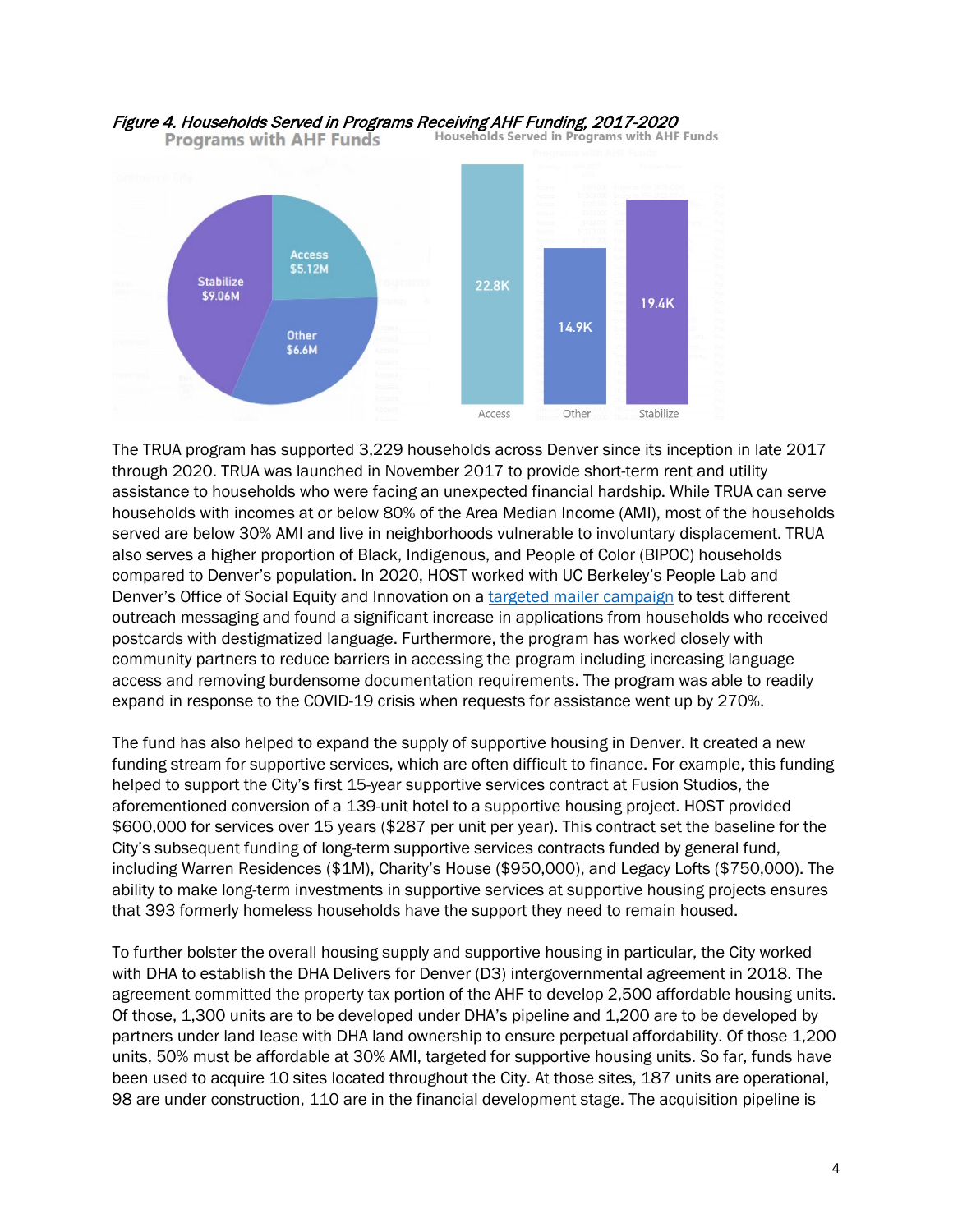set to meet the 1,200 goal and exceed the required number of units affordable at 30% AMI. On the DHA pipeline, the 1,300 units are spread over 11 sites in the Sun Valley and Westridge neighborhoods. Four of these sites are complete, three are under construction, and four are under design. The investment in D3 has accelerated Denver's pipeline of affordable housing, especially supportive housing serving residents experiencing homelessness.

#### Component Sources of the AHF

The Affordable Housing Fund was first available in 2017. It was originally funded by two sources: (1) the linkage fee, a fee associated with new development to help mitigate new residential and nonresidential development's impact on the city's affordable housing needs, and (2) property tax, a more broadly applicable tax that shared the commitment to affordable housing across residents and business owners in Denver. Together the two sources were expected to generate approximately a total of about \$15 million annually on average. Eligible uses for each are specified in the Denver Revised Municipal Code and summarized in figure 5 below. Because the linkage fee would apply to new projects, the revenue generated from that source was expected to grow over time. To achieve the goal of \$15M annually, the City contributed General Fund resources in the early years of the fund to help fill the gap between initial linkage fee collection and the goal of \$15M available annually.

To double the fund to approximately \$30 million annually in 2018, the City began contributing revenue from a dedicated portion of recreational marijuana use tax and increased the City's contribution of General Fund. Eligible uses for those funds are the same as those for the property tax which was renamed to encompass other local revenue as it is comprised of four component sources. Funds are appropriated annually to the AHF through the City's budget process.

The original ordinance establishing the property tax and linkage fee included a sunset provision such that the ordinance would be repealed on December 31, 2026. When the affordable housing fund was expanded in 2018, the sunset provision was removed from the legislation to support ongoing investment toward the city's affordable housing needs.

| <b>Component Sources</b>                                       | <b>Eligible Uses</b>                                                                                                                                                                                                                                                                                                                                                                                                                                                                             |
|----------------------------------------------------------------|--------------------------------------------------------------------------------------------------------------------------------------------------------------------------------------------------------------------------------------------------------------------------------------------------------------------------------------------------------------------------------------------------------------------------------------------------------------------------------------------------|
| Property Tax and Other Local Revenue<br>Fund<br>DRMC 27-150(c) | Development and preservation of rental up to 80%<br>$\bullet$<br>AMI<br>Development and preservation of for-sale up to 100%<br>٠<br>AMI<br>Homebuyer assistance up to 120% AMI (incl. DPA &<br>٠<br>mortgage assistance)<br>PSH including services (no more than 10% of annual<br>٠<br>revenue)<br>Programs for "low-income at-risk" individuals in<br>$\bullet$<br>danger of losing housing, to mitigate displacement,<br>for emergency repairs, or other programs<br>8% for admin<br>$\bullet$ |
| Linkage Fee Revenue<br>DRMC 27-150(b)                          | "Increase supply" of rental and for-sale up to 80% AMI<br>Renter assistance programs up to 80% AMI<br>٠<br>Homebuyer assistance programs up to 80% AMI (incl.<br>$\bullet$<br>DPA & mortgage assistance)                                                                                                                                                                                                                                                                                         |

Figure 5. Eligible Uses for Component Sources of the Affordable Housing Fund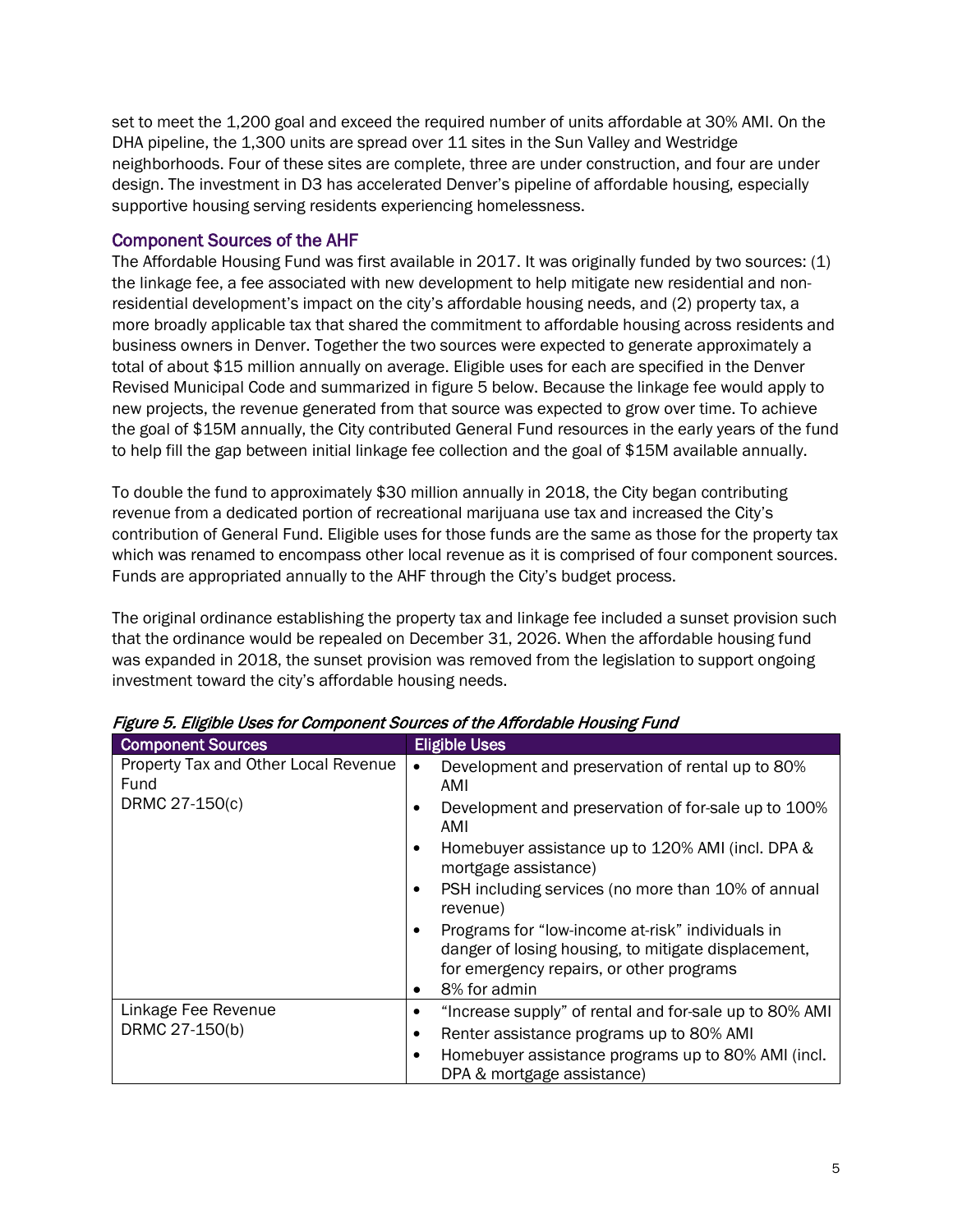### *Linkage Fee*

Effective in 2017, the City's Linkage Fee is a per-square foot fee assessed at time of building permit, for all new developments. The fees vary depending on use-type and are increased annually based on inflation as shown in Figure 6. The fees are designed to help offset the housing demand induced by new job creation that results from development. The funds must be utilized by HOST to generate new affordable housing and cannot be spent on services or housing preservation.

|  | Figure 6. Linkage Fee Schedule, October 2021 |  |
|--|----------------------------------------------|--|
|  |                                              |  |

| <b>Project Type</b>                                                                                                                                                                                                                 | Fee, per square foot |
|-------------------------------------------------------------------------------------------------------------------------------------------------------------------------------------------------------------------------------------|----------------------|
| Multi-unit dwellings designed and regulated under the International<br><b>Building Code</b>                                                                                                                                         | \$1.64               |
| Single-unit, two-unit or multi-unit dwellings designed and regulated under<br>the International Residential Code, or any primary residential use other<br>than multi-unit dwellings regulated under the International Building Code | \$0.66               |
| Commercial sales, services, and repair                                                                                                                                                                                              | \$1.86               |
| Civic, public, or institutional                                                                                                                                                                                                     | \$1.86               |
| Industrial, manufacturing and wholesale                                                                                                                                                                                             | \$0.44               |
| Agricultural                                                                                                                                                                                                                        | \$0.44               |

As of October 19, 2021, the Linkage Fee has generated \$33,728,298 in funding toward the AHF. As shown in Figure 7, half of that amount was generated by multifamily residential developments. After that, the largest contributors were commercial development (25%) and single- and two-unit residential development (23%). Industrial and small-scale commercial developments each generated about 1% of Linkage Fee collections.



Figure 7. Linkage Fee Collections by Development Type through October 19, 2021.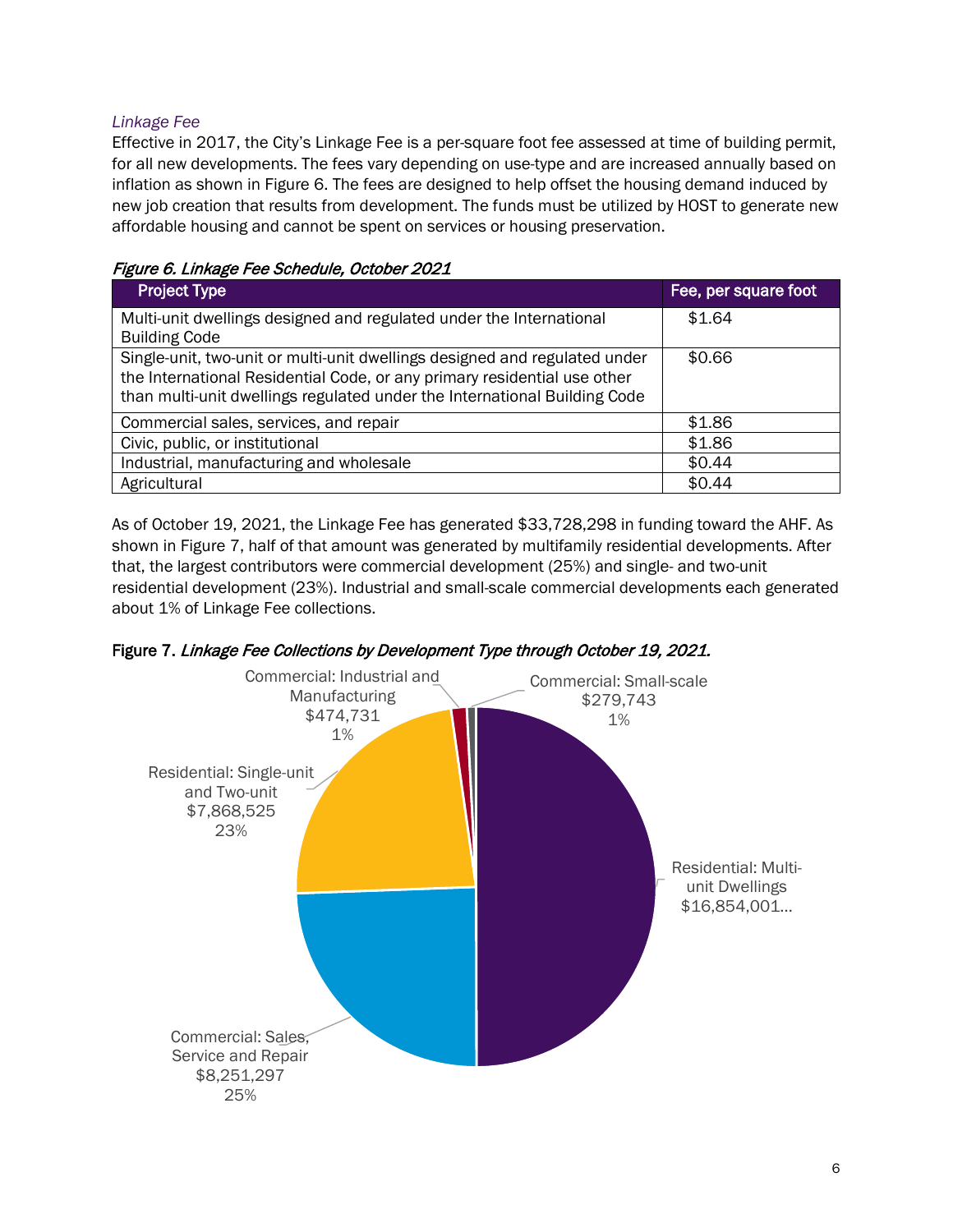The Linkage Fee Rules & Regulations provide several exceptions to the payment of Linkage Fees, including projects with a submitted site development plan prior to December 31, 2016, projects already subject to an affordable housing plan or preexisting contractual agreement, projects with an affordable housing obligation from zoning, subsidized or otherwise restricted affordable housing developments, Accessory Dwelling Units or additions under 400 square feet, among other exceptions. Please see the [Linkage Fee website](https://www.denvergov.org/Government/Agencies-Departments-Offices/Community-Planning-and-Development/CPD-Fees/Affordable-Housing-Fee) for more detail.

Total exceptions to the Linkage Fee, as of October 19, 2021, were \$51,868,338 with the largest exception reason (over 40%) coming from projects with site plans submitted prior to 2017. The next largest category (about 18%) were excepted because of an affordable housing plan or other contractual agreement in place for the development.

In lieu of paying the Linkage Fee, multifamily and mixed-use developments have the option of instead building units on-site through a Build Alternative Plan (BAP). A very small minority of developments have chosen to pursue a BAP, with the vast majority of those concentrated in the  $38<sup>th</sup>$ [& Blake Station Area Overlay,](https://www.denvergov.org/content/denvergov/en/community-planning-and-development/zoning/text-amendments/38th_and_Blake_Plan_Implementation.html) where density bonuses are available for projects incorporating affordable housing units on-site.

#### Figure 8. BAP Unit Production through October 2021

| Location                                      | <b>Number of Projects</b> | <b>Number of Affordable</b><br><b>Units Produced</b> |
|-----------------------------------------------|---------------------------|------------------------------------------------------|
| 38 <sup>th</sup> & Blake Station Area Overlay |                           | 109                                                  |
| Other                                         |                           |                                                      |

## *Property Tax and Other Local Revenue Fund*

Property tax was one of the two original sources of revenue for the Affordable Housing Fund. Together with the linkage fee, these two sources were expected to generate approximately \$150 million over a ten-year period. The property tax rate was originally set at 0.5 mills to reach the target amount of funding alongside linkage fee collection. As property values increased, the rate has floated to balance the city's overall property tax impact on residents and businesses while ensuring stable funding for affordable housing. The property tax mill rate is 0.416 in 2021. With the creation of the D3 agreement, the property tax portion of the AHF is provided to DHA to support that initiative.

#### Policy Review

The City has achieved crucial successes and learned important lessons, particularly regarding the linkage fee, in the five years since the creation of the Affordable Housing Fund.

#### *Successes*

As reported above, the Affordable Housing Fund helped create and preserve thousands of affordable homes for Denver residents and served thousands of households with programs to support their housing stability. In addition to these notable impacts, the planning for the use of the AHF, *Housing an Inclusive Denver*, set the direction to prioritize resources toward those with the greatest needs. This includes those at the lowest income levels and residents experiencing homelessness through the creation of supportive housing, including funding for services, and the D3 agreement to expedite that pipeline. This was the first time that the City's housing planning drove resource allocation toward areas of greatest need. That direction set the stage for the Department of Housing Stability (HOST), and that legacy continues in [HOST's 5-Year Strategic Plan](https://denvergov.org/Government/Agencies-Departments-Offices/Department-of-Housing-Stability/About-Housing-Stability/Plans-and-Reports/Five-Year-Strategic-Planning-Efforts) for 2022-2026.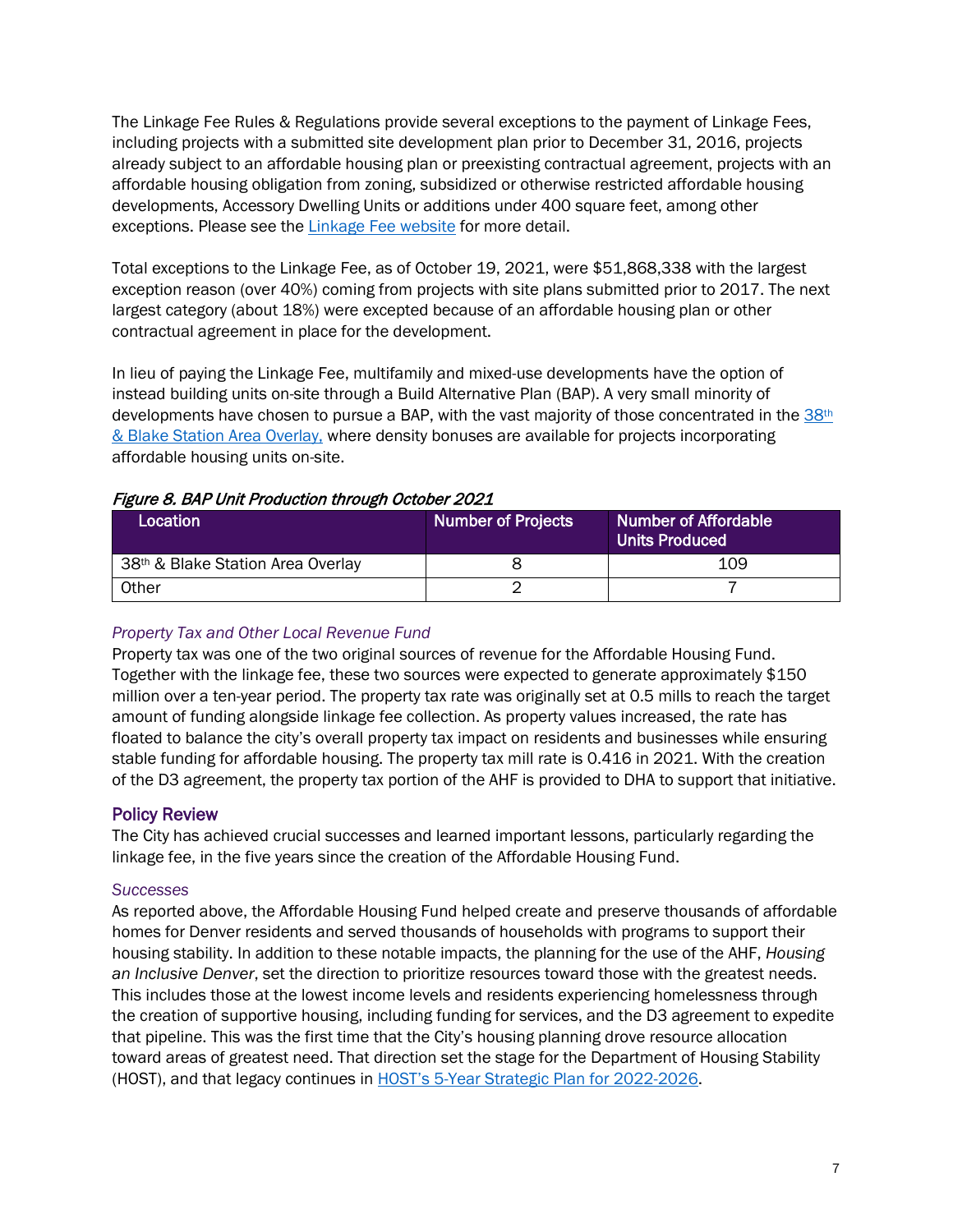#### *Re-examining the Linkage Fee through Expanding Housing Affordability*

The Linkage Fee has been in effect since January 1, 2017 and has served as a crucial funding source for the development of new income-restricted for-sale and rental units throughout the city. After assessing the first five years of implementation of the Linkage Fee program, the City has identified potential improvements to make the program even more effective. Through the [Expanding](https://www.denvergov.org/Government/Agencies-Departments-Offices/Community-Planning-and-Development/Denver-Zoning-Code/Text-Amendments/Affordable-Housing-Project)  [Housing Affordability](https://www.denvergov.org/Government/Agencies-Departments-Offices/Community-Planning-and-Development/Denver-Zoning-Code/Text-Amendments/Affordable-Housing-Project) project, and the associated [Feasibility Analysis](https://www.denvergov.org/files/assets/public/community-planning-and-development/documents/zoning/text-amendments/housing-affordability/eha_feasibility_analysis.pdf) completed by a third-party consultant, staff in HOST and CPD are proposing a number of [updates](https://www.denvergov.org/files/assets/public/community-planning-and-development/documents/zoning/text-amendments/housing-affordability/eha_proposed_policy_approach.pdf) to the Linkage Fee, which are summarized below:

- Implementing a Mandatory Housing requirement such that all multi-unit residential developments of 8 units or more will be required to include a percentage of incomerestricted units within the development. The Linkage Fee would no longer apply to these developments.
	- $\circ$  Applicants will also have the option to pay a fee-in-lieu or negotiate an alternative agreement with HOST, but these options will both be structured to promote the inclusion of units in most new multifamily developments.
- Increasing the Linkage Fees for all small-scale residential and non-residential developments, informed by Feasibility Analysis findings.
	- o Proposed linkage fees, while higher, are still below what was found to be feasible and in line with what other jurisdictions, both in Colorado and nationwide, are charging.
- Adding in geographic variation for the Commercial, Sales, Services, and Repair use category for high-cost markets (those in the highest quartile of land costs and achieved rents).
	- $\circ$  The Feasibility Analysis found that developments in these markets can support slightly higher fees than those in the balance of the city.
- Adding a two-tiered fee for small-scale residential (single-unit, two-unit, and multi-unit under 8 units) such that smaller, more attainable housing units, defined as those with less than 1,400 square feet per unit, will be charged a lower linkage fee than larger homes.
- Adding additional threshold requirements for an Implementation Effective Date to be processed under current Linkage Fees, including a timeline to receive final Site Plan approvals by a date certain.
	- $\circ$  In the initial implementation of Linkage Fee, applicants needed only to submit a Concept Site Development Plan to be "grandfathered" and not pay the Linkage Fee. There was no requirement that those projects continue to progress toward Site Plan approval, which resulted in a large number of exemptions and lost Fee revenues for the City.

If adopted, these new policies are anticipated to be far more successful in creating affordable units in mixed-income developments throughout the City, which is an outcome that has been very limited under the Linkage Fee ordinance alone over the last five years.

#### *Other Lessons Learned*

Other lessons have been learned in addition to those related to the linkage fee.

• Cap on services for supportive housing: The ordinance limited the amount that could be spent on services associated with supportive housing to 10%. While this funding allowed the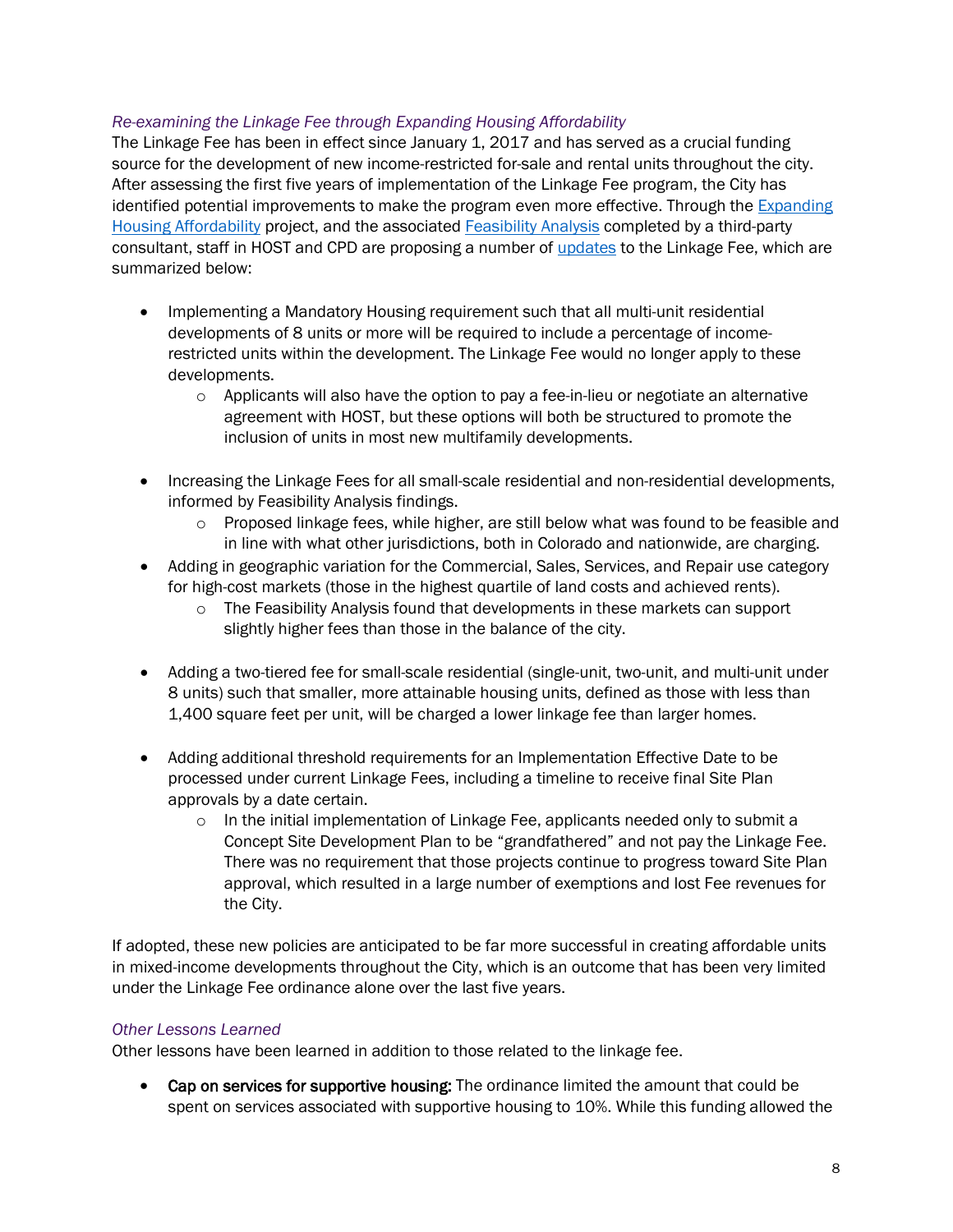City to launch supportive services gap financing, HOST learned that need for these dollars outpaced the amount available within the cap. Fortunately, the Homelessness Resolution Fund, established in November 2020 through ballot measure 2B, assisted with accelerating the supportive housing pipeline. The Homelessness Resolution Fund is expected to provide about \$40 million annually to serve residents experiencing or exiting homelessness and can be used for services within supportive housing. With this new resource, HOST is better able to meet the needs of the supportive housing pipeline.

- Limited funding available for programmatic investments: Through the Housing an Inclusive Denver planning process, the AHF was prioritized for development and preservation of affordable homes. Less emphasis was placed on programmatic investments. While programmatic dollars have been used to establish critical services like TRUA, available funding is limited, and those programs have not been able to be scaled to the meet community needs. During the COVID-19 pandemic and as part of federal and City economic recovery plans, federal dollars have been available for rental assistance. However, these resources are time limited. To better meet the needs of Denver residents and support residents' choice in when they move or remain in their homes and neighborhoods, HOST will be exploring other revenue sources for housing stability investments.
- Challenges to expanding supply of deeply affordable units: While *Housing an Inclusive Denver* intended for 20-25% of funding to go toward rental units affordable to households at or below 30% of the area median income, a smaller portion of funding has been allocated in this way. These units are more expensive and, therefore, require a larger financial commitment the City and other funding partners. Additionally, deeply affordable units often require ongoing rental assistance. While DHA and Colorado Division of Housing provide rental assistance vouchers to some units, these programs are not scaled to meet the need.
- Limited pipeline for family units: Developing affordable units for families that have more bedrooms has been a consistent challenge[. Most households in Denver include 2 or fewer](https://denvergov.org/files/assets/public/housing-stability/documents/new-folder/five_year_strategic_plan_final_091321.pdf)  [members,](https://denvergov.org/files/assets/public/housing-stability/documents/new-folder/five_year_strategic_plan_final_091321.pdf) incentivizing the market to focus on smaller units. However, this leaves a critical need for families unmet. Further, units with 2 or more bedrooms are dramatically more expensive than one bedrooms or studios, and there has been a tradeoff between 30% AMI units and larger bedroom sizes. HOST has demonstrated success in achieving larger bedroom sizes at AHF-funded projects at the Rose on Colfax, Denver Housing Authority D3 projects in Sun Valley, Pancratia Hall, and Clara Brown Commons. Consistent with HOST's five-year strategic plan, the Housing Opportunity team is exploring options to incentivize the development of family-sized units.
- Scarcer development options in areas of opportunity: While HOST has sought to create affordable housing in high opportunity neighborhoods, achieving this goal has been impacted by several factors. For example, higher costs of land make it more difficult for developers to charge more affordable rents or sell at affordable prices, without other financing. Single family zoning precludes denser and more cost-effective development options. Low-Income Housing Tax Credit regulations around qualified census tracts may also preclude funding projects in these areas. Community resistance to affordable housing in their neighborhoods also creates barriers to projects' ability to move forward. [Expanding Housing Affordability](https://www.denvergov.org/Government/Agencies-Departments-Offices/Agencies-Departments-Offices-Directory/Community-Planning-and-Development/Denver-Zoning-Code/Text-Amendments/Affordable-Housing-Project)